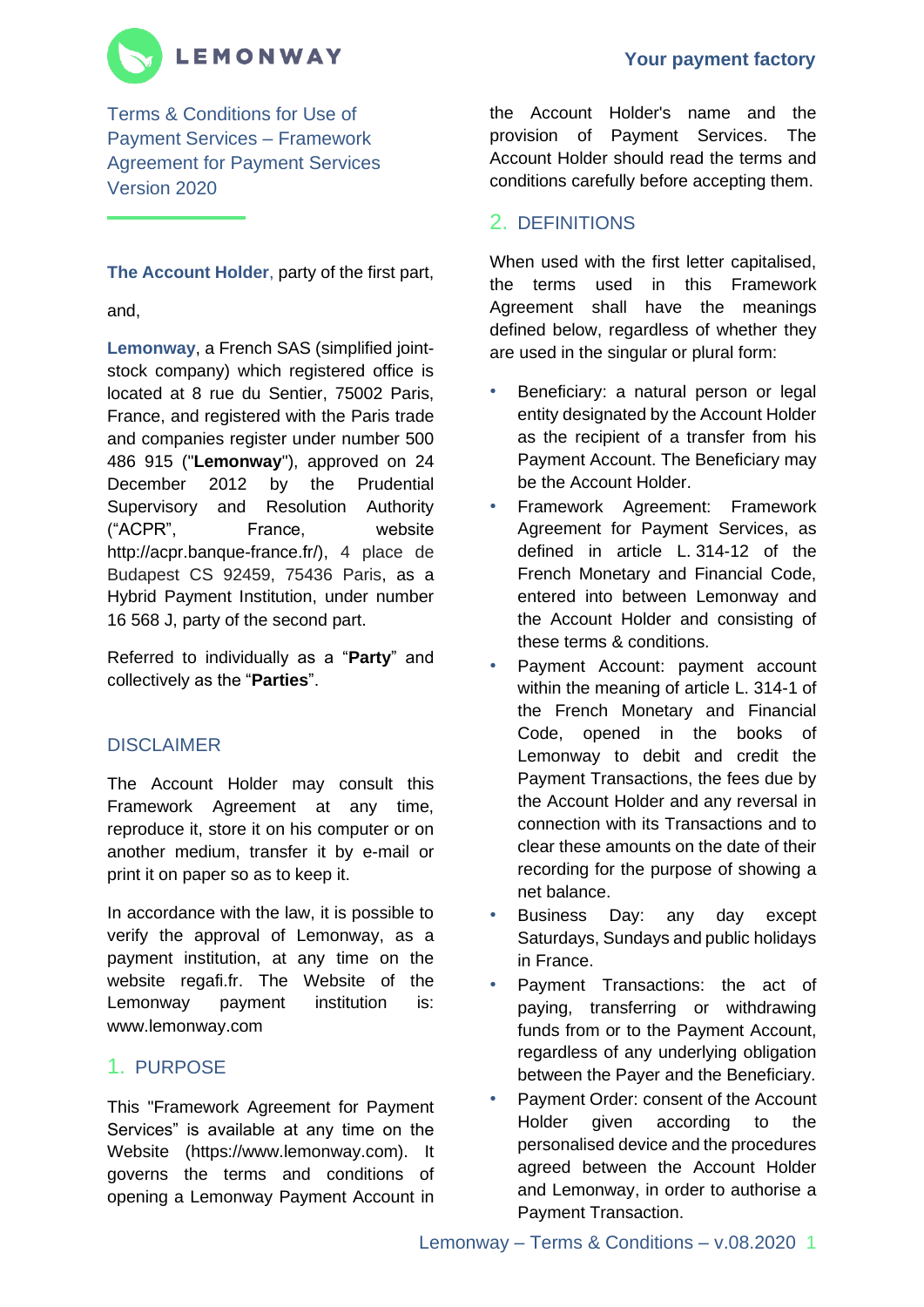

- Partner: commercial company operating the Partner Site and using the services of Lemonway.
- Payer: Natural person or legal entity who may be the Account Holder in case of funding his own Payment Account or user of the Partner Site.
- Funds: Available amount credited to the Payment Account that may be used for executing future Payment Transactions, determined by Lemonway after taking into account the current Payment Transactions and the amount of the Funds frozen defined in article 5.
- Third-Party Payment Services Provider (PSP): Payment Services provider (financial institution) approved by an authority of a State belonging to the European Economic Area and which has opened a bank account or payment account in the Account Holder's name.
- Payment Services: services provided by Lemonway pursuant to this Framework Agreement and comprising the execution of credit transfers and the acquisition of credit card and wire transfer orders, as well as the cashing of cheques.
- Website: Refers to the website http://www.lemonway.com through which Lemonway offers Payment Services.
- Partner Site or Website: Refers to the site and/or application used by the Partner to enable individuals to perform Payment Transactions.
- Account Holder: Natural person or legal entity with a Payment Account to make and/or receive a Payment Transaction.

## 3. OPENING OF A PAYMENT ACCOUNT

The Account Holder must comply with the procedure for opening a Payment Account as described below.

## 3.1 Account Holder's prior declarations

The Account Holder, a qualified legal entity or natural person, expressly declares having the capacity and/or having received the authorisations required to use the Payment Services provided by Lemonway and guarantees Lemonway against any liability that it may incur as a result of a false declaration.

The Account Holder declares that it acts on its own behalf. The Account Holder has the obligation to use the services provided by Lemonway in good faith, for lawful purposes and in compliance with the provisions of the Framework Agreement.

Any Account Holder who is a natural person declares to be resident in France or in the European Economic Area.

For any other country of residence or registration, Lemonway reserves the right to study the application to open a Payment Account in order to comply with the geographical scope of its authorisation.

### 3.2 Sending of identification documents

Lemonway informs the Account Holder that in accordance with the identification requirements relating to the anti-money laundering and combating the financing of terrorism, opening the Payment Account is subject to sending and validating the required identification documents according to the capacity of the Account Holder.

Lemonway reserves the right to request any other document or additional information, to allow it to carry out the appropriate verifications in accordance with its legal obligations including for the anti-money laundering.

The Account Holder agrees to let the Partner Site send these documents to Lemonway by computer transmission and uploading on Lemonway's computer systems.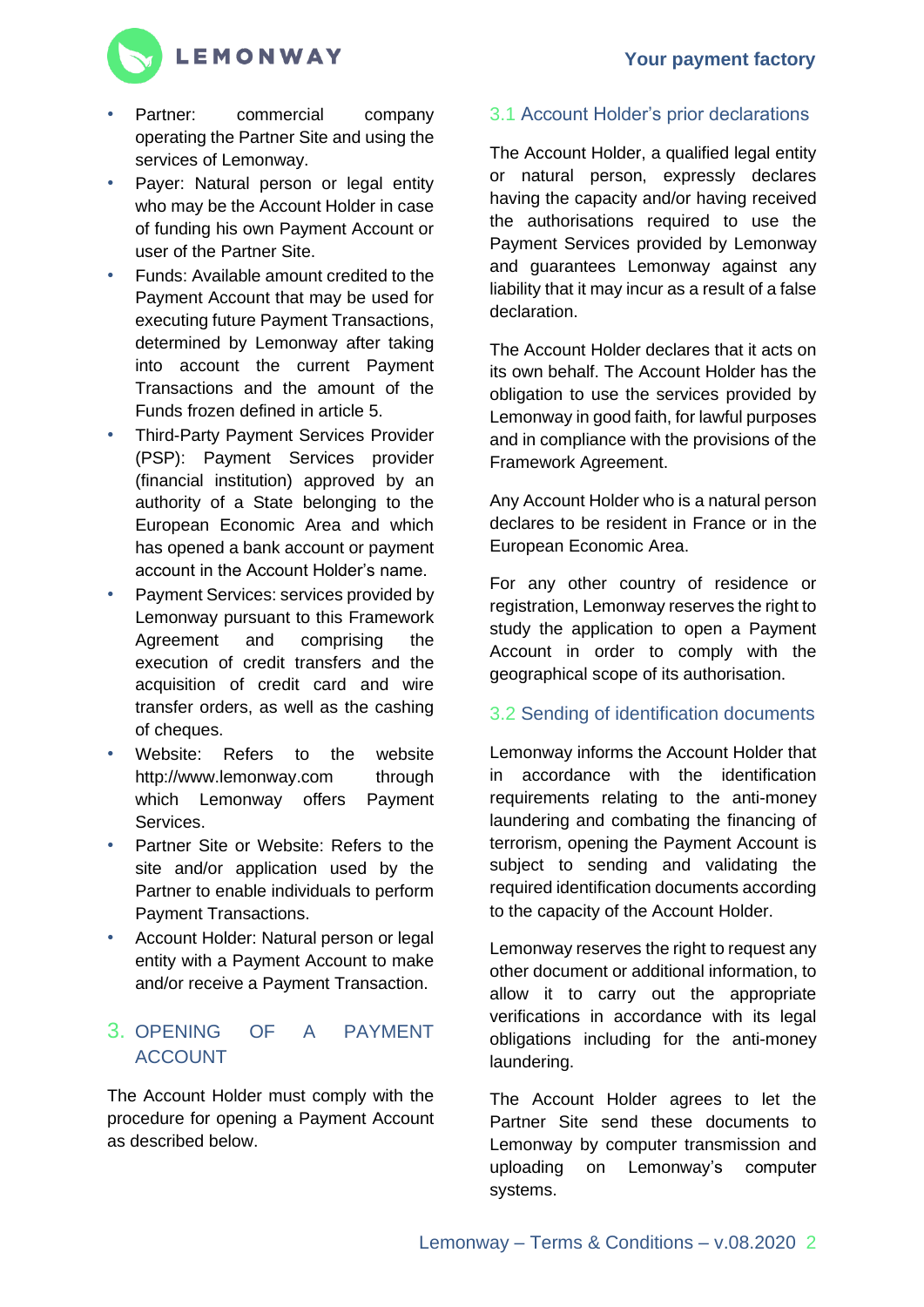

## 3.3 Terms of approval of the Framework Agreement

The Framework Agreement must be approved by the Account Holder by any means. The latter acknowledges having carefully read, understood and accepted the Framework Agreement in its entirety.

### 3.4 Acceptance of Opening a Payment Account

Lemonway may refuse to open a Payment Account for any reason without having to justify its decision. This will not give rise to any payment of damages.

Subject to the express written permission of his or her legal representative, a minor under the age of eighteen (18) years old may open a Payment Account.

For this purpose, the required identification documents will be those of the legal representative having given his or her express and written authorisation, those of the minor, as well as a document which serves as evidence of authority (family record, court decision conferring the power of representation).

The Partner Site may send the acceptance or refusal of the opening of its Payment Account to the Account Holder by sending an Email. Upon acceptance, the Account Holder may identify himself on the Partner Site to verify that his Payment Account is open.

### 3.5 Specific regime for occasional customers

The occasional customer is the "visiting" customer who requests the intervention of Lemonway to execute an individual Payment Transaction or several Payment Transactions with a link between them subiect to the limits applicable by Lemonway. Transactions carried out by an occasional customer will not be subject to the opening of a Payment Account.

Lemonway recalls that the specific regime for occasional customers is only applicable to a certain type of clientele and activity.

Acceptance of this Framework Agreement does not lead to an entry into a business relationship and the opening of a Payment Account in the event that the specific regime for occasional customers is applicable.

Lemonway reiterates that if the applicable Payment Transaction limits are exceeded, the opening of a Payment Account will be required in order to carry out new Payment Transactions.

## 4. CREDITING THE PAYMENT ACCOUNT

### 4.1 Funding the Payment Account

The Account Holder may proceed to fund his Payment Account by the payment methods made available by the Lemonway Partner.

In case of funding the Payment Account by cheque (French only), they must be made payable to the order of Lemonway.

For security reasons, Lemonway may refuse or cancel the registration of the payment method used by the Account Holder.

Lemonway sets payment limits in the interest of protecting the Account Holder and complying with the regulations in force regarding Payment Services. Single limits, per day, per month and per year, as well as all forms of restrictions (in particular regarding the strong authentication of the Account Holder) are applied by Lemonway to fight against fraud.

The Account Holder is informed that any Payment Transaction that may result in exceeding the applicable limits will automatically be rejected by Lemonway.

Any Transaction by credit or debit card, which is the subject of a non-payment,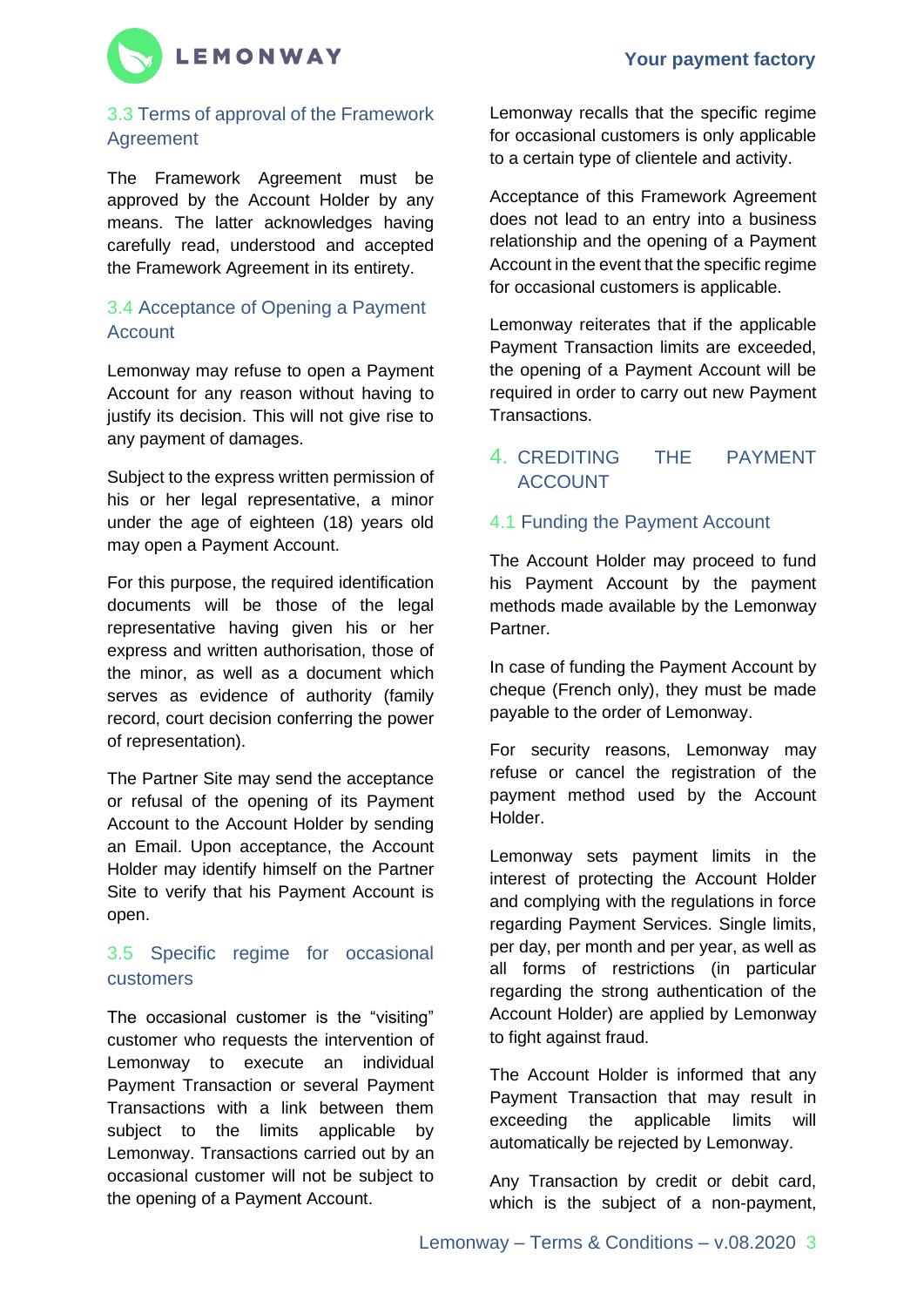

rejection or objection will have its amount automatically be deducted by Lemonway from the net balance of the Payment Account. If the net balance is insufficient, Lemonway is entitled to use all remedies against the Account Holder to recover the amount due. In addition, Lemonway will be entitled to refuse to execute all future payments made using the card that gave rise to the incident.

Lemonway also debits the Account Holder's Payment Account for the Payment Transactions that were rejected and other penalties that may be issued by the acceptance networks.

## 4.2 Lead time for the recording of funds on the Account

Lemonway will record the funds resulting from the purchase of a Payment Transaction by credit card or bank transfer as soon as possible and no later than the end of the Business Day in which the funds are received by Lemonway.

The lead time for recording funds on the Account may be longer if other payment methods made available by Lemonway are used.

For security reasons, the recording lead time may be longer in the event of suspicion of fraud pending the provision of additional information by the Account Holder or any other third party concerned.

## 5. DEBITING A PAYMENT ACCOUNT BY TRANSFER

### 5.1 Initiating a Payment Order

Lemonway provides a payment service allowing Account Holders with a Payment Account to instruct Lemonway to execute a transfer provided that the Funds in the Account are greater than the total amount of the transfer (including costs). In case of insufficient Funds, the Payment Order will automatically be rejected.

The Funds available are the net balance of the Payment Account excluding the Funds frozen and the Transactions in progress. The amount of the Funds frozen is determined by Lemonway to cover any reversals arising from the dispute of a Payment Order. Such a dispute may occur within a period of thirteen (13) months from debiting the Account for the Transaction.

The Payment Order may be made either to the attention of another Payment Account opened in Lemonway's books, or to the attention of a bank account in the Account Holder's name opened in the books of an authorized third-party PSP.

The Payment Order must include the following information:

- the amount in euros or in a foreign currency;
- The first name and surname of the Beneficiary;
- the number of his bank account opened in the third-party PSP's books.

The Account Holder acknowledges that if the currency of the Payment Account differs from that of the Beneficiary account to which the funds will be transferred, exchange rate fees will be charged by the Beneficiary's PSP. It is the responsibility of the Lemonway Partner and the Beneficiary's PSP to inform the Beneficiary of the exchange rate charged, fees and deadlines, before any acquisition of a transfer order. This information must be sent to the paying Account Holder by the Partner.

Lemonway cannot be held responsible if the bank details provided for transfer requests are incorrect or not updated.

### 5.2 Irrevocability of a Payment Order

The Payment Order validly given by an Account Holder is irrevocable for the Account Holder as of the entry of a single-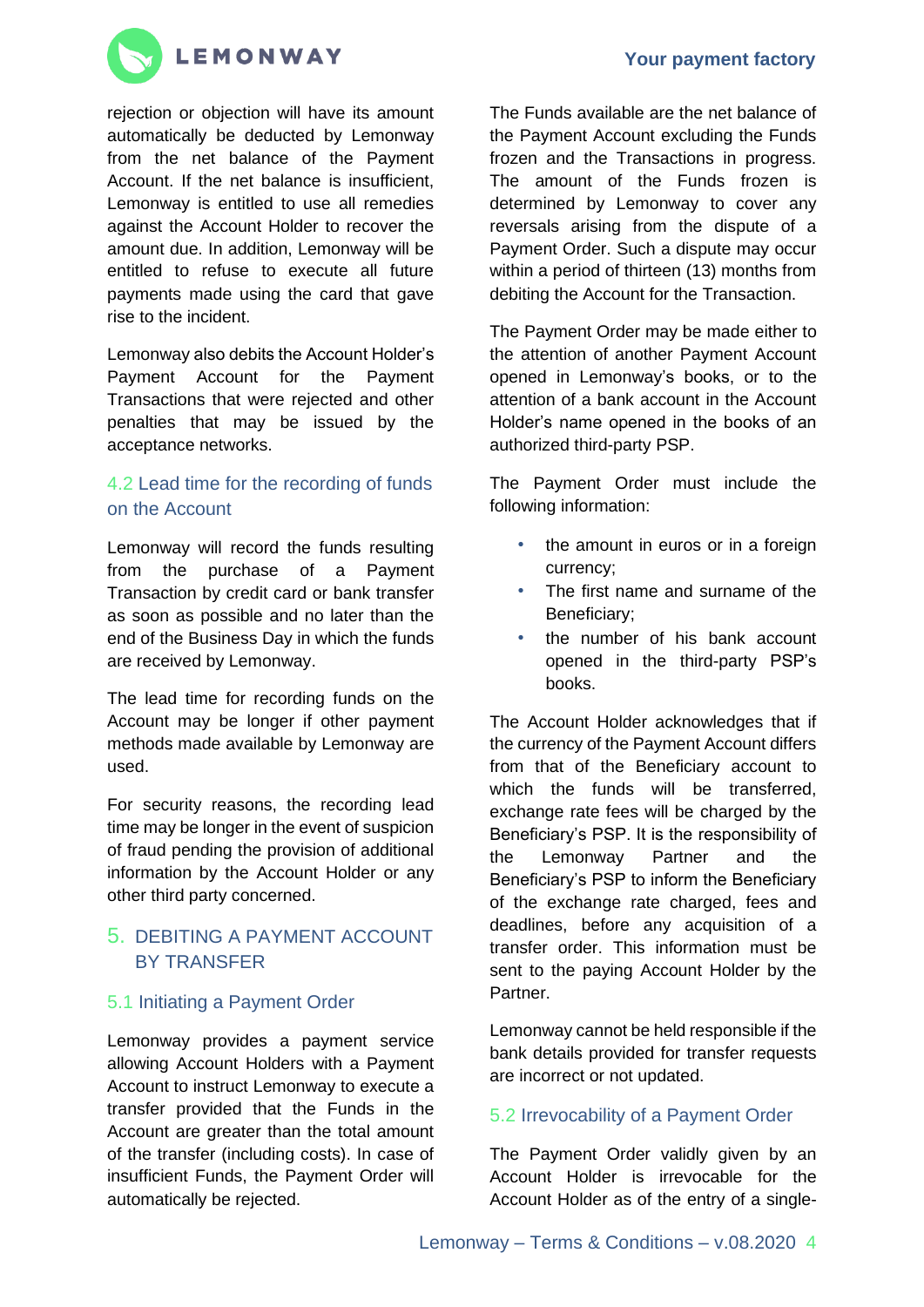

use code in accordance with article 5.1. The Account Holder will not be able to request cancellation of the Payment Order.

However, Lemonway may block any Payment Order in the event of a suspected fraud or violation of anti-money laundering and combating the financing of terrorism (AML-CFT) applicable rules.

Payment Orders are subject to the prior consent of the Payer or the Account Holder. In the absence of such consent, the Transaction or series of payment Transactions shall be deemed not authorised.

The consent may be withdrawn by the Payer as long as the Payment Order has not acquired a character of irrevocability in accordance with the provisions of article L. 133-8 of the French Monetary and Financial Code.

When the Payment Transaction is initiated by the Beneficiary or by the Payer who gives a payment order through the Beneficiary, the Payer cannot revoke the payment order after having transmitted the Payment Order to the Beneficiary or given the Beneficiary his consent to execute the Payment Transaction.

Consent to execute a series of Payment Transactions may also be withdrawn, with the effect that any subsequent Transaction shall be deemed unauthorised.

## 5.3 Amounts of ceilings and applicable limits

Any Payment Transaction that is likely to exceed the limits applicable to the amount of the cumulative monthly payments will automatically be rejected by Lemonway.

Other ceilings or Payment Order blockages may be activated at any time by Lemonway in case of a risk of fraud.

Lemonway reserves the right to reverse a Payment Transaction if the transaction to

transfer funds by credit or debit card used to credit the Payment Account in order to complete the transaction is rejected or cancelled by the PSP issuer of the card.

## 5.4 Lead time for executing orders

The maximum execution times for Payment Services, in accordance with the decree of 29 July 2009, applying article L. 133-13 of the French Monetary and Financial Code, are as follows:

- a Payment Transaction initiated on a Business Day will be executed by Lemonway no later than the following Business Day if it is made in euros for the benefit of a credit institution located in a Member State of the European Union;
- a Payment Transaction initiated on a Business Day will be executed by Lemonway no later than the end of that Business Day if it is made in euros for the benefit of another Payment Account.

## 6. REPORTING

## 6.1 By Transaction

When a Payment Transaction is made, Lemonway or the Partner Site automatically sends a confirmation email of the Transaction to the Account Holder who initiated the Payment Order. This email contains all the information relating to the Payment Transaction that has been communicated to Lemonway, such as: the identity of the Beneficiary or the Payer, the description of the Payment Transaction, its amount, the date and time of the Payment Transaction and any special payment conditions.

## 6.2 Statements

All Payment Transactions are included in a statement established in real time for each Payment Account.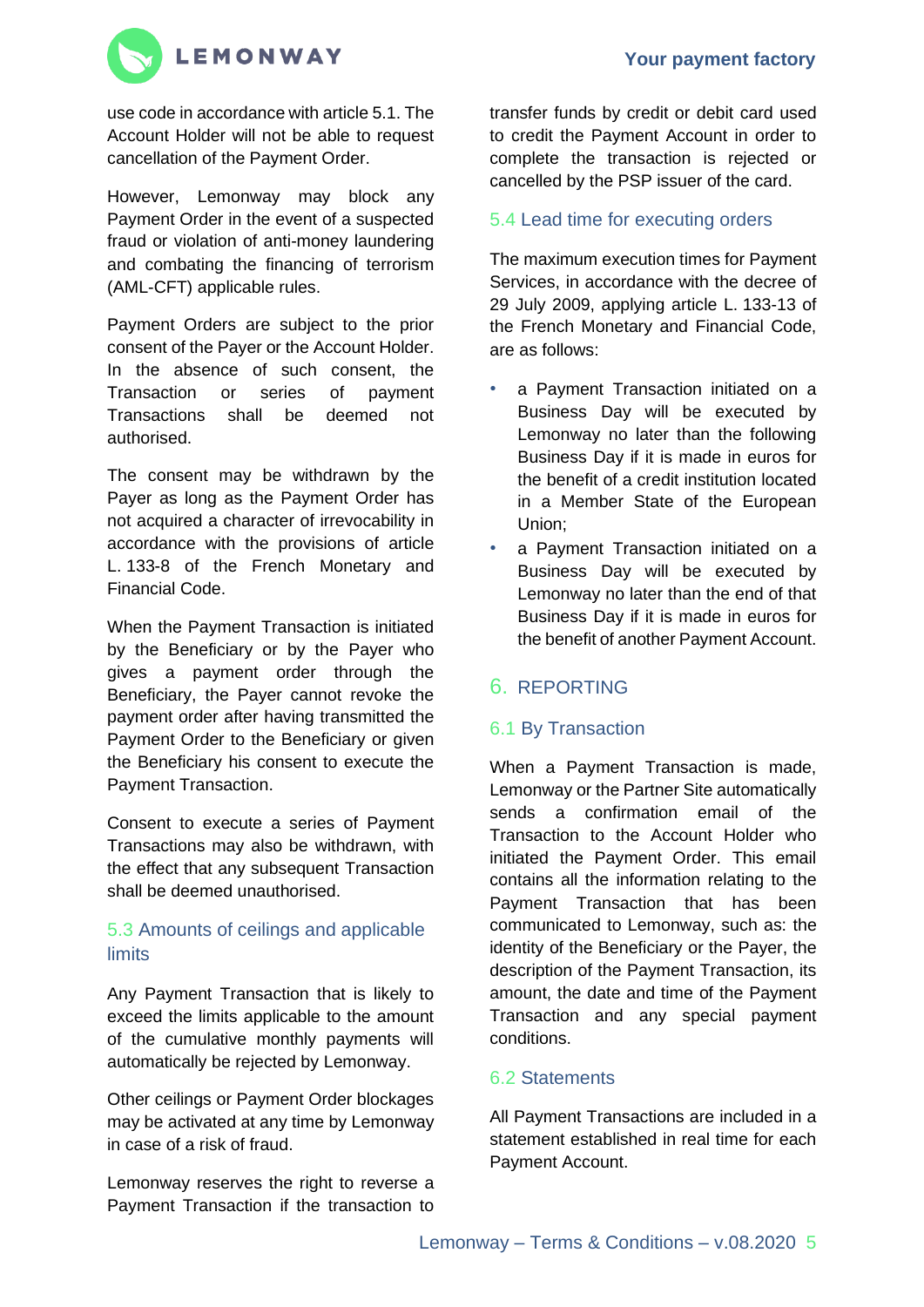



The Account Holder will have access to the Payment Account statements showing all the Payment Transactions debited and credited to this account via the Partner Site.

The consultation period is maintained for two (2) years plus the current year. For the applicable regulatory periods, Lemonway will keep an electronic file of the records documenting the Payment Transactions carried out.

## 7. DURATION OF THE FRAMEWORK AGREEMENT AND EFFECTIVE **DATE**

The Framework Agreement comes into force for an indefinite period at the moment of acceptance of these terms by the Account Holder.

The Account Holder has a period of fourteen (14) calendar days to waive the Framework Agreement free of charge, if he meets the conditions of article D. 341-1 of the French Monetary and Financial Code for legal entities or if he is a natural person. This period runs from the day the Framework Agreement is concluded, i.e. the day the Account Holder accepted these terms & conditions. During this cancellation period, the execution of the Framework Agreement may begin only at the express request of the Account Holder. The Account Holder expressly acknowledges and agrees that any payment instruction sent to Lemonway before the expiry of the cancellation period constitutes an express request by the Account Holder to execute the Framework Agreement. The Account Holder will not be entitled to cancel a payment instruction that he has given and confirmed during the cancellation period.

This right of cancellation may be exercised by the Account Holder without penalty and without giving reasons.

The Account Holder is obliged to notify Lemonway, by any means, of his decision to cancel. If the Account Holder does not

exercise his right of cancellation, the Framework Agreement will be maintained in accordance with the provisions of these terms & conditions. To terminate the Framework Agreement, he will have to comply with the termination conditions of article 19.

## 8. CLAIMS

Lemonway does not consider claims relating to the relationship between two Account Holders or between an Account Holder and a third party to be admissible. Only those relating to the absence or the improper performance of a Payment Transaction executed by Lemonway are covered by this article and by the Framework Agreement.

Claims (disputes, rights of objection, access and rectification) may be exercised free of charge on request sent to Lemonway through the claims form accessible at the following address:

[www.lemonway.com/claim](http://www.lemonway.com/claim) or by mail to the following address:

LEMONWAY – Service Réclamation - 8 rue du Sentier, CS 60820, 75083 Paris CEDEX 2, France.

Any dispute or query related:

- to information communicated by Lemonway pursuant to the Framework Agreement;
- to an error in the performance of the Payment Services or in its nonperformance;
- an error in the debit for commission, tax or fees by Lemonway;

must be notified to Lemonway by the Account Holder as soon as possible after the date on which the Account Holder became aware of it or is presumed to have known of it or in any other longer period provided for by specific provisions or by law.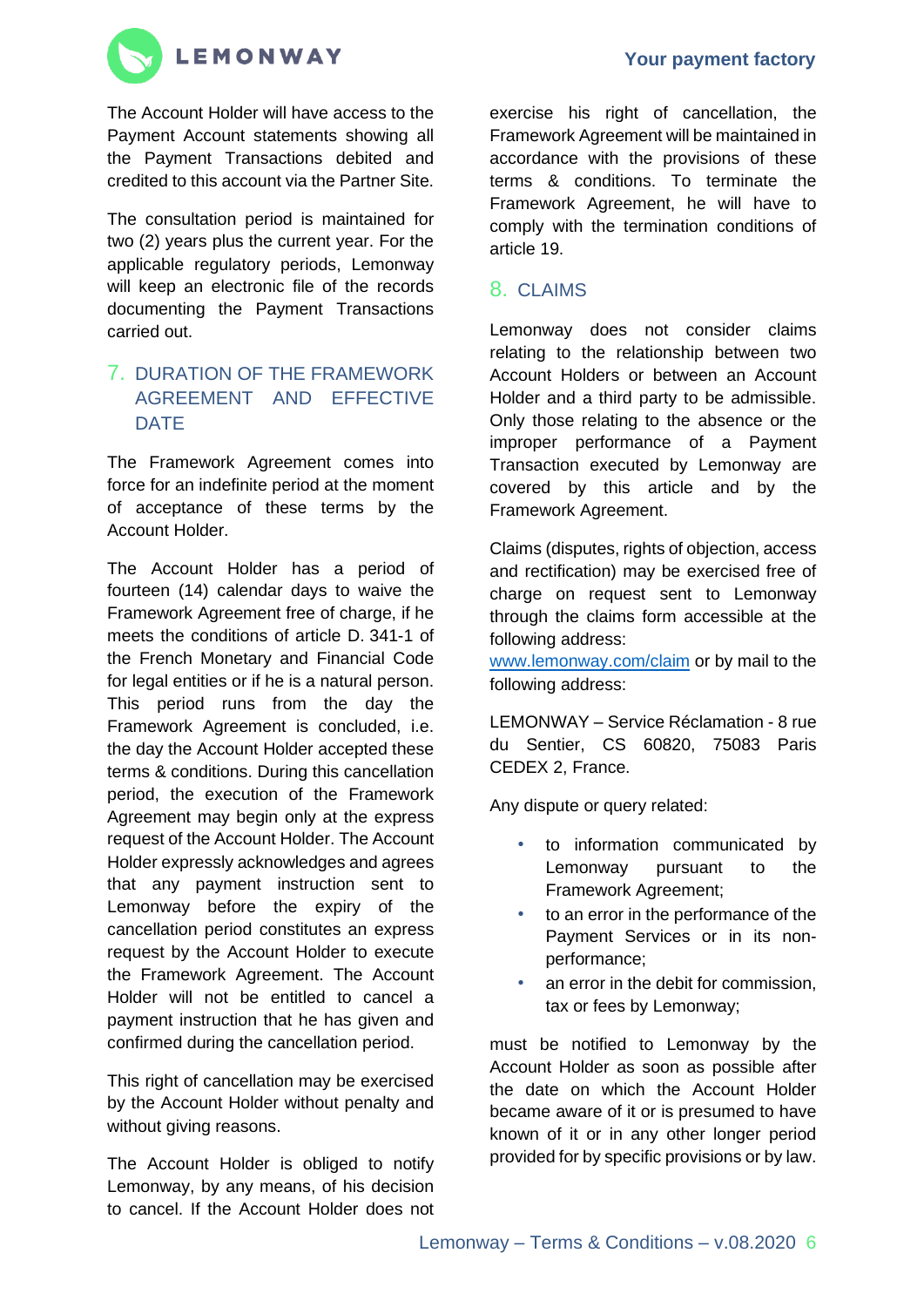

In accordance with ACPR recommendation 2016-R-02 dated 14 November 2016, an acknowledgment of receipt will be sent within a maximum period of ten days. Claims will be processed within a maximum of two months as of their receipt.

In the absence of an amicable agreement, the Account Holder acting for nonprofessional needs can send a letter to an independent mediator, i.e. the Mediator of the AFEPAME, at 36 rue Taitbout 75009 Paris, to whom the matter can be referred free of charge in case of a dispute arising as a result of the application of these terms & conditions, without prejudice to other legal action.

### 9. COSTS

In consideration for the provision of the Payment Services to the Account Holder, Lemonway will receive a fee, the amount and conditions of which shall be determined between the Partner and Lemonway.

Lemonway informs the Account Holder that the Partner shall bear all the costs relating to the provision of the Payment Services.

## 10. SECURITY

#### 10.1 Notification obligation

The Account Holder has the obligation to immediately inform Lemonway in the event of suspicious access or fraudulent use of his Payment Account or of any event likely to lead to such use, such as and not limited to: loss, accidental disclosure or misappropriation of its user information for the Payment Account or an unauthorised Transaction.

This notification must be made by sending an email to the following email address: alert.lcbft@lemonway.com and be confirmed in writing to the following address:

LEMONWAY - Financial Security Department – 8 rue du Sentier, CS 60820, 75083 Paris CEDEX 2, France.

### 10.2 Prevention

Lemonway will do its utmost to prevent further use of the Payment Account. The Partner also has his own means of secure communication with the Account Holder under his own responsibility.

#### 10.3 Use of cookies

Lemonway informs the Account Holder that cookies may be used as part of the Payment Services. Above all, these cookies serve to improve the functioning of the Payment Services, particularly in terms of speed.

The Account Holder is informed that, in his browser settings, he may refuse cookies from Lemonway, but this may affect his use of the Payment Services.

### 10.4 Interruption of Payment Services

Lemonway undertakes to use all reasonable means at its disposal to ensure round-the-clock service. Lemonway, however, does not guarantee continuous, uninterrupted access to the Payment Service. Therefore, Lemonway cannot be held responsible for any delay and/or total or partial inaccessibility to the Payment Services whenever they result from factors that are beyond the reasonable control of Lemonway.

The Account Holder is informed that Lemonway may occasionally interrupt access to all or part of the Payment Services:

- to allow for repairs, maintenance, or functionality enhancements;
- in case of suspicion of attempted hacking, embezzlement or any other risk of harm;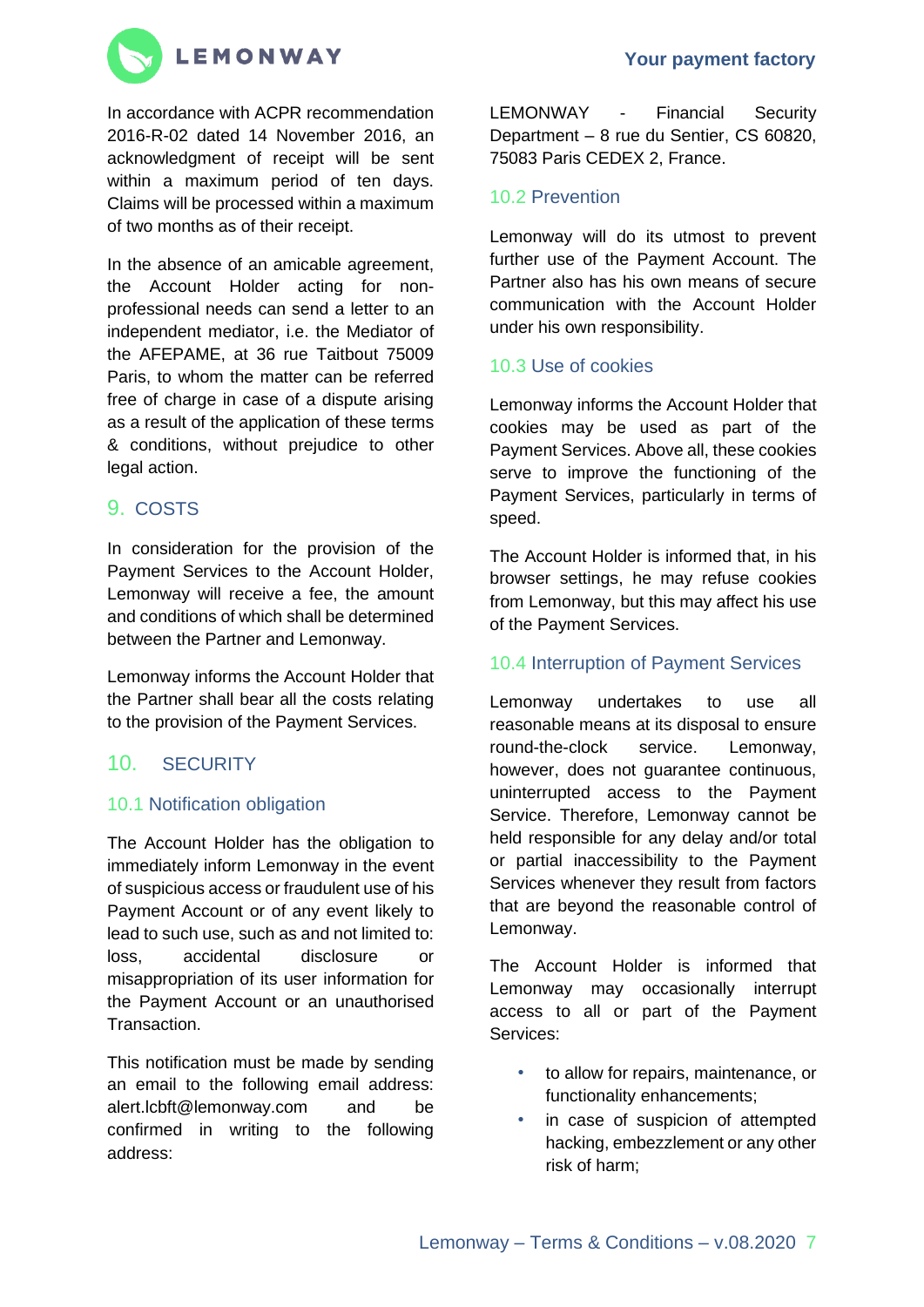

• on requests or instructions from authorised persons or competent authorities.

Lemonway cannot be held responsible in any way for any damages resulting from these suspensions.

Upon the normal resumption of service, Lemonway will make reasonable efforts to process pending Payment Transactions as soon as possible.

### 10.5 Objection to the security system

The Account Holder may present an objection by contacting Lemonway through the claims form accessible at the following address: [www.lemonway.com/claim](http://www.lemonway.com/claim) or by phone at: +33 1 76 44 04 60.

The security system is understood as any measure for securing Payment Transactions and/or access to the Account Holder's account via its customer area on the Partner Site, in accordance with the regulations in force.

A record number for this objection is created and is kept for 18 months. At the written request of the Account Holder and before the expiry of this period, Lemonway will send him a copy of this objection.

Lemonway cannot be held responsible for the consequences of an objection that does not emanate from the Account Holder. The request to make an objection shall be deemed made on the date of actual receipt of the request by Lemonway or any person authorised by it for that purpose. In case of theft or fraudulent use, Lemonway is entitled to request a receipt or a copy of the complaint filed, from the Account Holder who undertakes to respond to it as soon as possible.

Lemonway will block access to the Payment Account.

## 11. RESPONSIBILITIES

In accordance with article L. 133-22 of the French Monetary and Financial Code, Lemonway is responsible, subject to articles L. 133-5 and L. 133-21 of the French Monetary and Financial Code, for the proper execution of the Payment Transaction with regard to the paying Account Holder until receipt of the funds by the Beneficiary's third-party PSP. When Lemonway is responsible and at fault for a Payment Transaction that has been improperly executed, Lemonway shall promptly return the amount to the Payer and restore the debited account to the position that it would have been if the poorly managed Payment Transaction had not taken place.

The Account Holder, acting for nonprofessional purposes, who wishes to dispute a Payment Transaction that was not authorised by him, must contact customer service in accordance with article 8 as soon as possible after becoming aware of the anomaly and no later than 13 months following the recording of the Payment Transaction. In case of using the security system, the unauthorised Payment Transactions made prior to notification of the objection are the responsibility of the Account Holder acting for non-professional purposes, up to a limit of 50 euros, in accordance with article L. 133-19 of the French Monetary and Financial Code. However, Lemonway shall not incur liability in the event of fault by the Account Holder such as a voluntary failure or constituting serious negligence with respect to its obligations, sending the objection late or exercising bad faith. In case of misappropriation of its data or counterfeiting, the losses resulting from the Payment Transactions made before the objection by the Account Holder acting for non-professional purposes shall be borne by Lemonway, except in case of fault as defined above. Payment Transactions carried out after the objection of the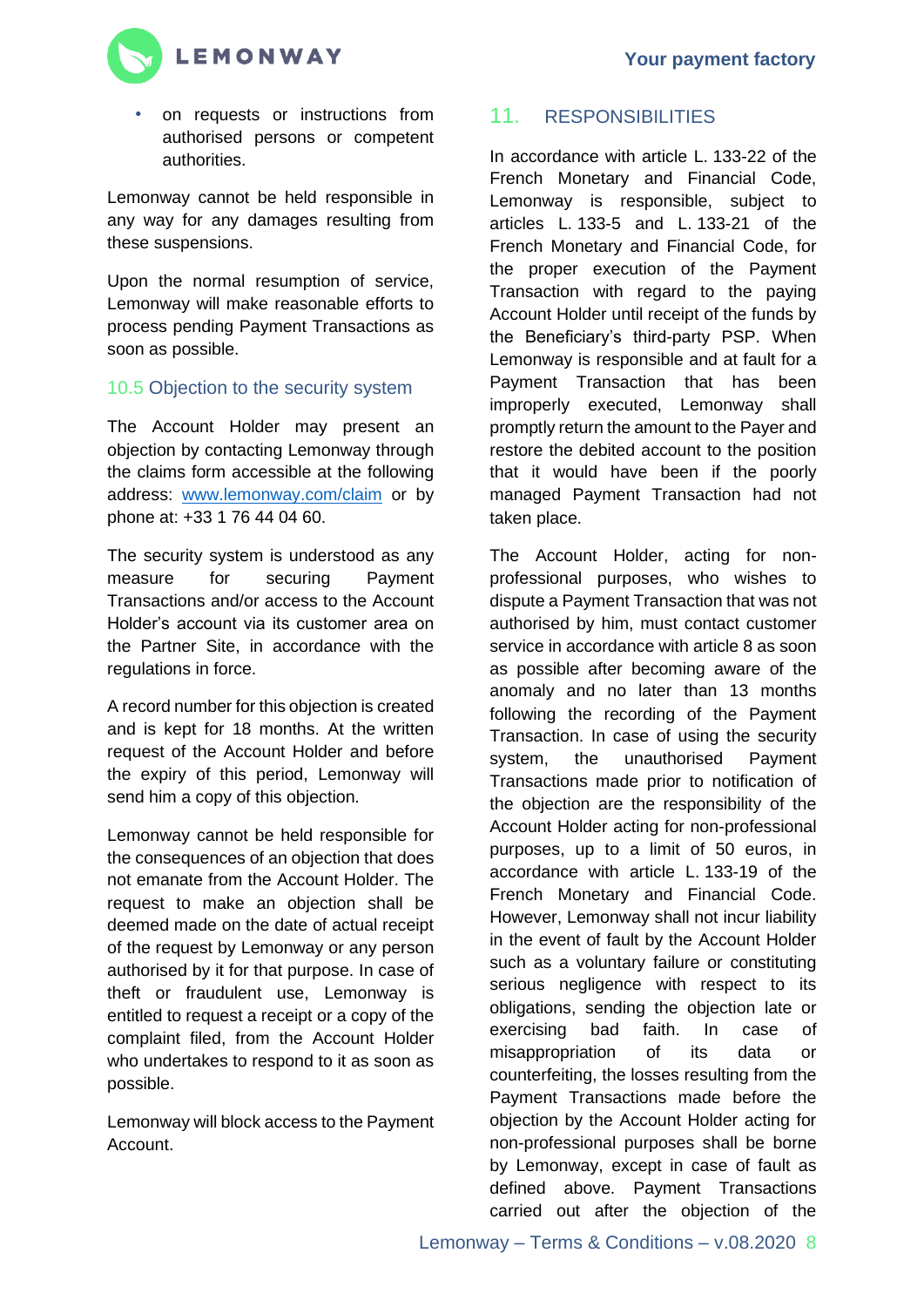

Account Holder acting for non-professional purposes shall be borne by Lemonway except in case of fraud.

Lemonway is not entitled to cancel an irrevocable Payment Order at the request of the Account Holder.

In no event shall Lemonway be liable for consequential damages, such as commercial harm, loss of clientele, any business disturbance, loss of profit, loss of brand image suffered by an Account Holder, or by a third party, which could result from the Payment Services provided by Lemonway. Any action directed against an Account Holder by a third party shall be considered indirect damage, and therefore shall not give entitlement to compensation.

Unless otherwise provided in these terms & conditions or mandatory laws and without prejudice to other causes of exclusion or limitation of liability provided herein, Lemonway shall not be held responsible in any way for any damage caused by a case of force major event or event beyond its control or any measure taken or legislation adopted by the French or foreign authorities. A case of force majeure or an event out of its control may consist of, but is not limited to: a power failure, fire or flood, a strike by its staff or one of its subcontractors or suppliers, malfunction of the inter-bank systems or payment by credit card malfunction, disturbance of public order, third-party negligence, as defined by case law and legal opinion, such as those responsible for the delivery of electricity, telecommunication or hosting services.

## 12. PROTECTION OF CLIENT FUNDS

Lemonway will keep the available funds credited to the Account Holder's Payment Account at the end of the Business Day following the day when the funds have been received, in a client-money account opened with Lemonway partner banks in

accordance with article L. 522-17 of the French Monetary and Financial Code.

## 13. DEATH - INACTIVE PAYMENT ACCOUNT - PROXY

### 13.1 Death

In case of death of the Payment Account Holder, Lemonway must be notified as soon as possible by the rights-holders or their representative. If this notice is given verbally, it must be confirmed in writing. Upon receipt of this written notice, Lemonway shall ensure that no new Payment Transaction is executed and will close the Account.

If the Funds that Lemonway holds in the name of the deceased is greater than the costs to close the account, the Beneficiaries may be refunded only in the event that they or their representative produce evidence, according to the applicable legislation, establishing the distribution of the estate and any other document that Lemonway may deem necessary.

In the absence of transfer for any reason whatsoever, including the failure to produce relevant documents to Lemonway, the provisions of article 13.2 of these terms & conditions shall apply to the Funds.

## 13.2 Inactive account

A Payment Account is deemed to be inactive if:

i. a) the Payment Account has not been the subject of any Payment Transaction for a period of twelve months, except for debit entry by Lemonway, taking into account all types of fees and commissions, and

b) the Account Holder, its legal representative or the person authorised by the Account Holder has not come forward in any form whatsoever with Lemonway; or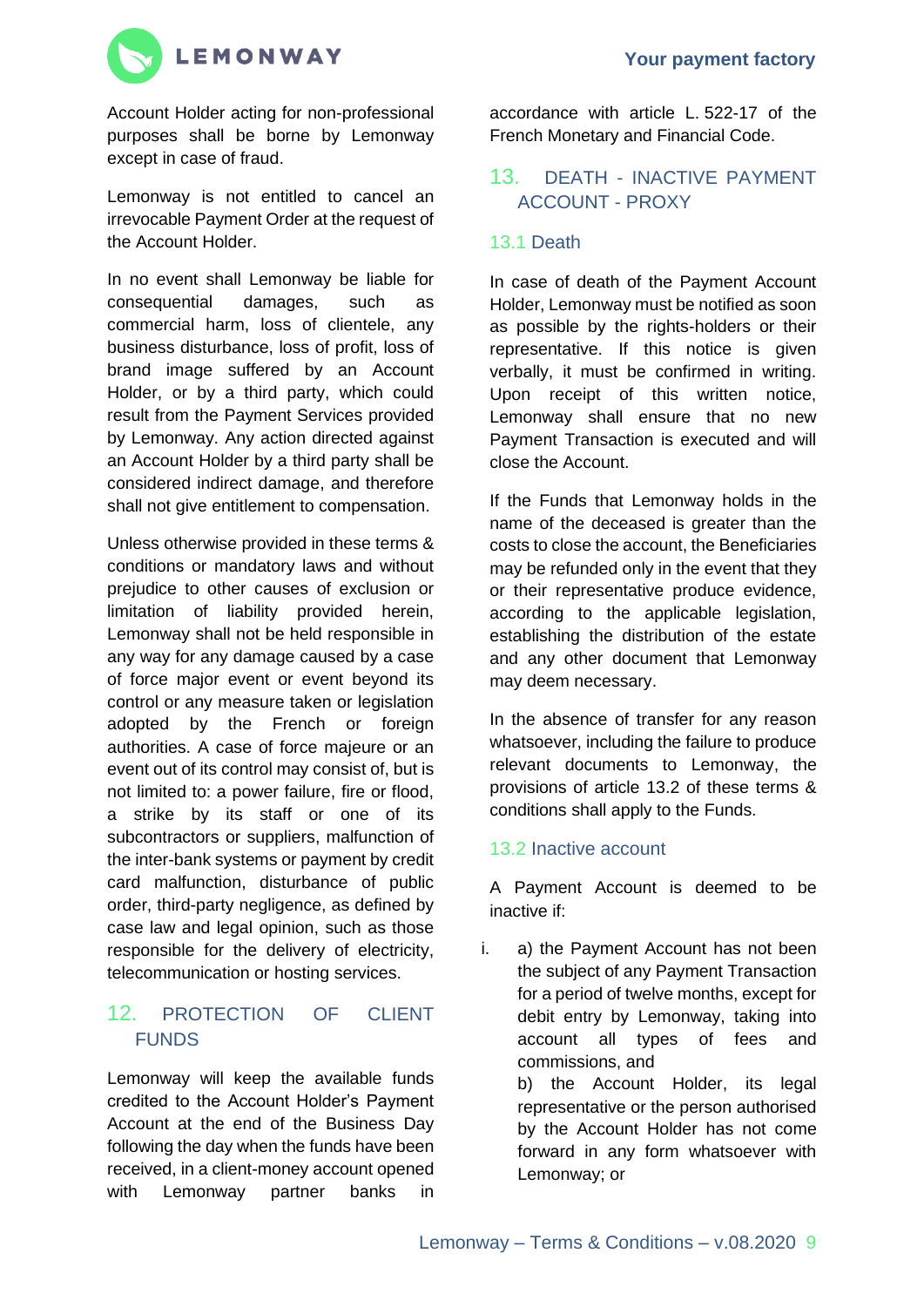

ii. at the end of a period of twelve (12) months following the death of the Account Holder. The Account Holder and its successors are hereby informed of the consequences related thereto.

The money entered in the inactive Payment Account is deposited with the Caisse des Dépôts et Consignations at the end of a period of ten (10) years from the date of the last Payment Transaction, excluding the entry of debits by Lemonway, taking into account all types of fees and commissions; except in the event of the death of the Account Holder where the money registered in the inactive Payment Account shall be deposited with the Caisse des Dépôts et Consignations after a period of three (3) years following the date of the Account Holder's death.

Fees will be charged for any reminder and notification sent by Lemonway to the Account Holder or the Partner. In case of an inactive account and after Lemonway has sent a reminder and notification, a management fee will be applied.

### 13.3 Power of attorney

The Account Holder may, under his sole responsibility, give a person the power to use his Payment Account to make the Payment Transactions as defined in the power of attorney. The power of attorney shall take effect only upon receipt and acceptance of the duly completed form by Lemonway. The power of attorney will be notified by any means. It shall automatically cease upon the death of the Account Holder. It may be revoked at the initiative of the Account Holder who shall inform the proxy and Lemonway by registered letter with acknowledgment of receipt. The termination shall take effect on the date of receipt of the notice by Lemonway. The Account Holder shall remain bound by the Payment Transactions initiated on his behalf until that date by the designated proxy.

The Account Holder expressly waives Lemonway's professional secrecy with respect to the Payment Account data in respect of the proxy designated by the power of attorney.

## 14. INTELLECTUAL PROPERTY

No intellectual property rights relating to the use of the Payment Service or the services rendered by Lemonway shall be transferred to the Account Holder under these terms & conditions.

The Account Holder undertakes not to infringe the rights held by Lemonway, in particular by prohibiting any reproduction, or adaptation of all or part of the intellectual and material elements of Lemonway and its accessories, and whatever the support, current and future.

Lemonway has full and complete ownership of all the rights relating to the software used to carry out the Payment Services. They are part of its confidential information regardless of whether or not certain components may be protected in the current state of the law by an intellectual property right.

Lemonway's software and, as applicable, its documentation, is recognised by the Account Holder as intellectual work that the Account Holder itself and the members of its staff undertake to consider as such by refraining from copying or reproducing said software and documentation, translating them into any other language, adapting them, distributing them for free or for a fee, or adding anything to them that does not conform to their specifications.

The brand "Lemonway" is the property of Lemonway. The Account Holder undertakes not to delete the mention of the "Lemonway" brand on any item supplied or made available by Lemonway, such as software, documentation or an advertising banner.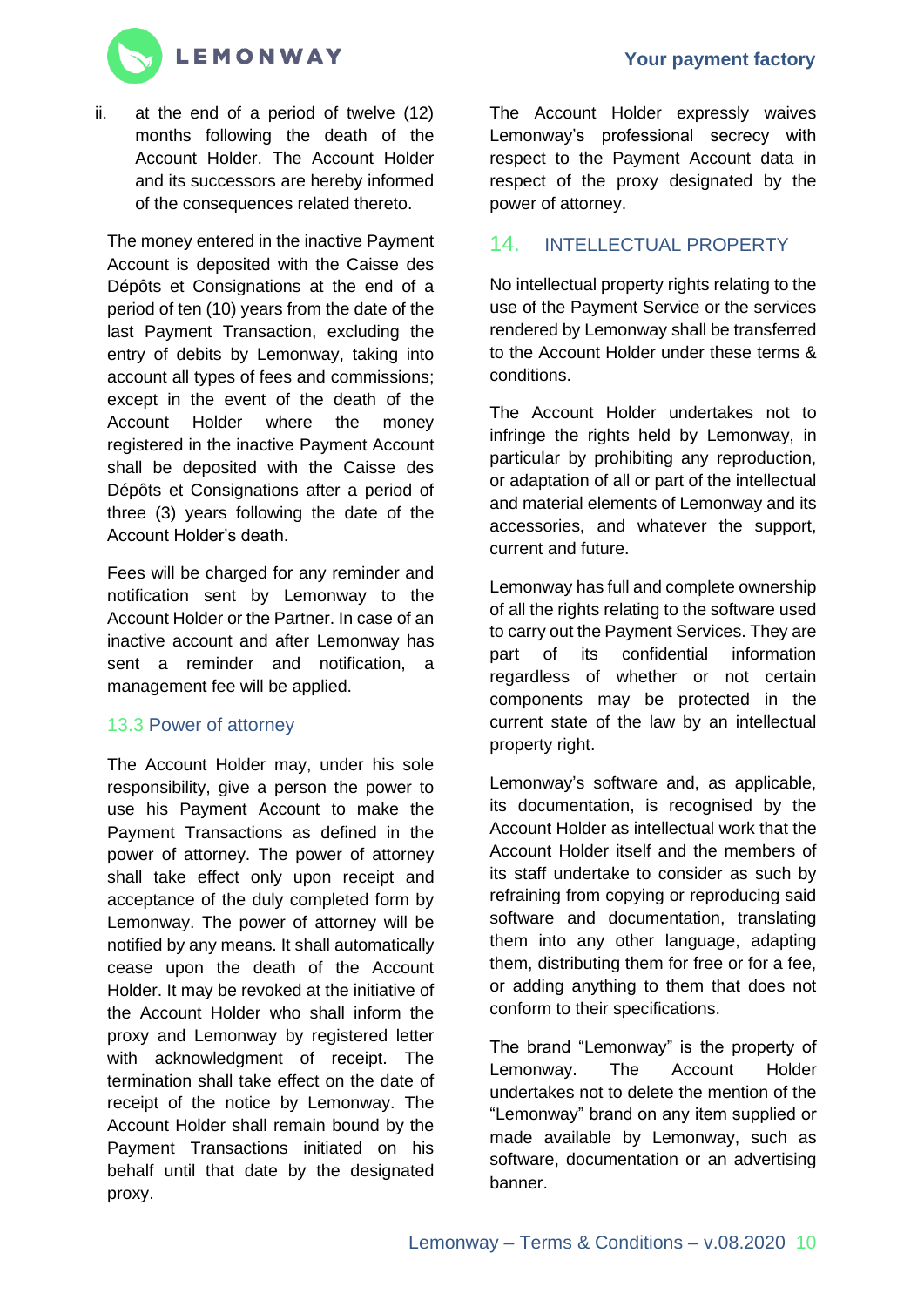

## 15. CONFIDENTIALITY

The Account Holder undertakes to adhere to the strictest confidentiality regarding all the techniques, commercial or of any other nature, of which he becomes aware as part of executing the Payment Service.

This confidentiality obligation will remain in effect for the duration of the subscription to the Payment Service and for three (3) years following the termination date of the Framework Agreement. This confidentiality obligation does not apply to information that is or becomes publicly available independently of the Account Holder.

The Parties acknowledge that the Payment Transactions are covered by professional secrecy pursuant to article L. 522-19 of the French Monetary and Financial Code.

## 16. COLLECTION AND PROCESSING OF PERSONAL **DATA**

In accordance with the General Data Protection Regulation adopted by the European Parliament on 14 April 2016, and the Data Protection Act of 6 January 1978, as amended, Lemonway informs the Account Holder:

### 16.1 Identification of the data controller

Lemonway SAS, registered office located at 8 rue du Sentier, 75002 Paris, France, Tel: +33 1 76 44 04 60.

#### 16.2 Data Protection Officer

The Account Holder may contact the Data Protection Officer at the following e-mail address: [dpo@lemonway.com](mailto:dpo@lemonway.com)

### 16.3 Purposes of data processing

In the context of operation of the Site and the services provided by Lemonway, the processing of personal data is intended to manage the customers, the creation and management of accounts, management of

the contracts, management of cancellations, management of disputes, Website management, mailing, communications, the anti-money laundering and combating the financing of terrorism, KYC, development of statistics with the aim of improving the Lemonway tools, the management of requests concerning the rights of people, implementation of the Partners, support management.

### 16.4 Nature of the data

Lemonway directly and indirectly collects the following categories of data concerning its users:

- Civil status, identity, identification, etc.;
- Data relating to career (CV, schooling, vocational training, etc.);
- Economic and financial information (income, financial situation, tax situation, etc.);
- Connection data (IP addresses, event logs, etc.).

### 16.5 Source of the data

Lemonway collects personal data directly through a contract, a legal obligation, the consent of the person or the legitimate interest of the company.

Lemonway also collects personal data indirectly in order to comply with the antimoney laundering and anti-terrorist financing regulations.

#### 16.6 Consent of the person

When the person has consented to having his personal data collected, the latter may withdraw his consent at any time. The Account Holder may withdraw his consent via the address dpo@lemonway.com.

Lemonway informs that such withdrawal will result in the closing of the Account.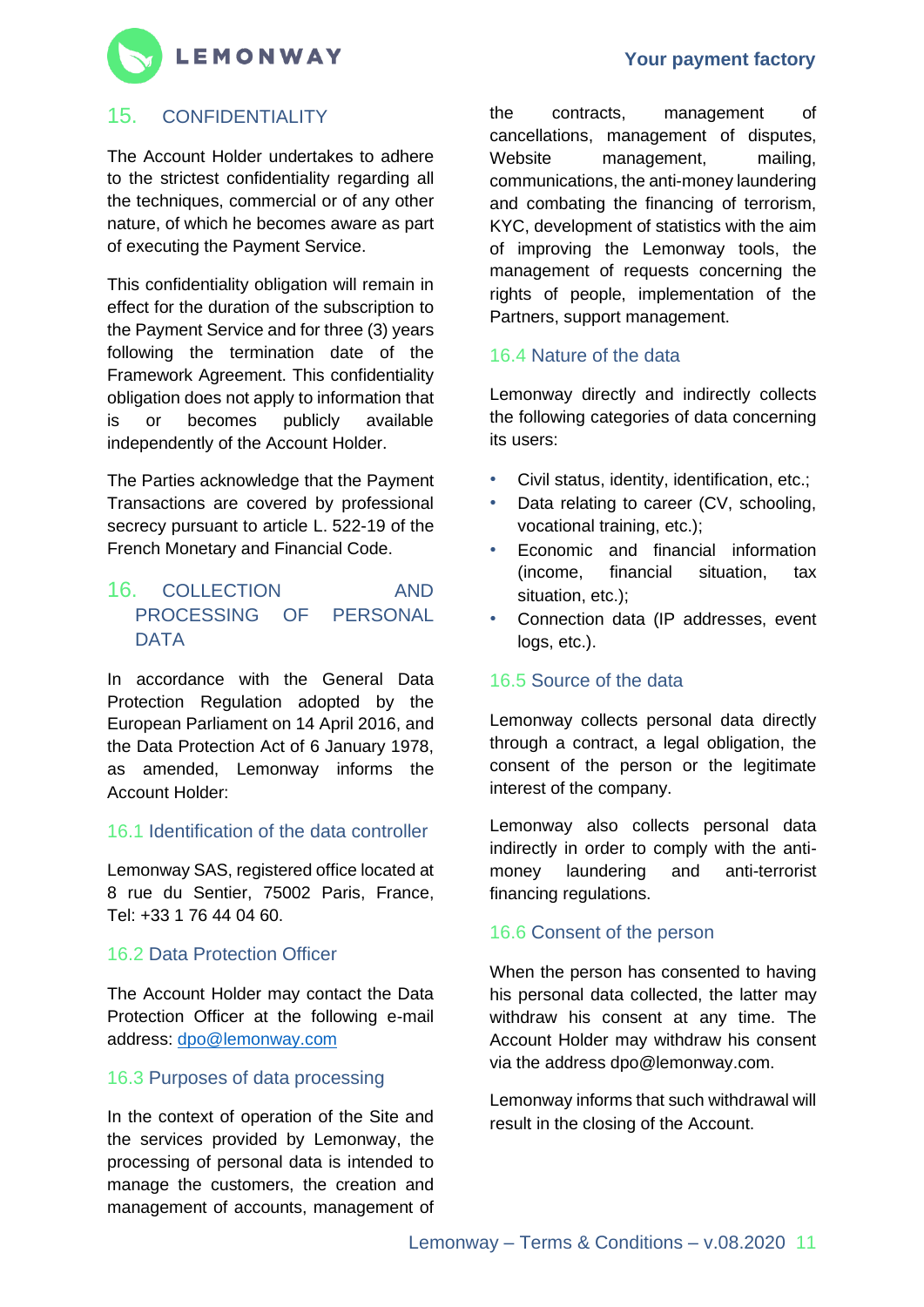

### 16.7 Legitimate interest in data processing

When Lemonway collects and uses personal data of its Partners' representatives based on the legitimate interest, the purpose is to prospect for new Partners.

## 16.8 Scoring

Scoring is only implemented in the context of the anti-money laundering and combating the financing of terrorism and the fight against fraud.

### 16.9 Recipients of the data

The recipients of the personal data are those employees authorised within Lemonway, the supervisory authorities, the partners of Lemonway and its subcontractors. Personal data may also be disclosed by application of a law, regulation or by a decision of a competent regulatory or judicial authority.

## 16.10 Duration of storing the data

The personal data collected by Lemonway shall be kept for the time necessary for the purpose for which it is processed. Beyond this storage period, the data becomes intermediate archives or is made anonymous and kept for statistical and historical purposes.

Purges concerning personal data are set up to verify the effective deletion as long as the storage or archiving period necessary for fulfilling the specified or imposed purposes is achieved.

## 16.11 Rights of persons

In accordance with the provisions in force, the Account Holder has rights regarding his personal data, which he can exercise by writing to the DPO at postal address mentioned in point 16.1 or sending an email to dpo@lemonway.com.

### *Ø Right of access*

The Account Holder has the right to access the personal data concerning him. However, for security and confidentiality reasons, the request can only be processed if the Account Holder provides proof of his identity.

Lemonway can object to or bill for clearly abusive requests (large number of requests, requests of a repetitive or systematic nature).

#### *Ø Right of rectification*

The Account Holder has the right to request rectification of his personal data when it is inaccurate, erroneous, incomplete or obsolete.

#### *Ø Right to limitation*

The Account Holder has the right to request limitation of his personal data. When the right to limitation is requested, Lemonway will only be able to store the data. No other operation shall take place.

### *Ø Right to portability*

The Account Holder reserves the right to request that the personal data that he has provided to Lemonway be returned to him in a structured, commonly used and machinereadable format for transmission to another data controller. This right can only be used if the data processing is based on the consent of the person concerned or based on a contract.

#### *Ø Right of objection*

The Account Holder may object to the use of his data in two situations:

- For legitimate reasons;
- In cases of using the data collected for commercial purposes.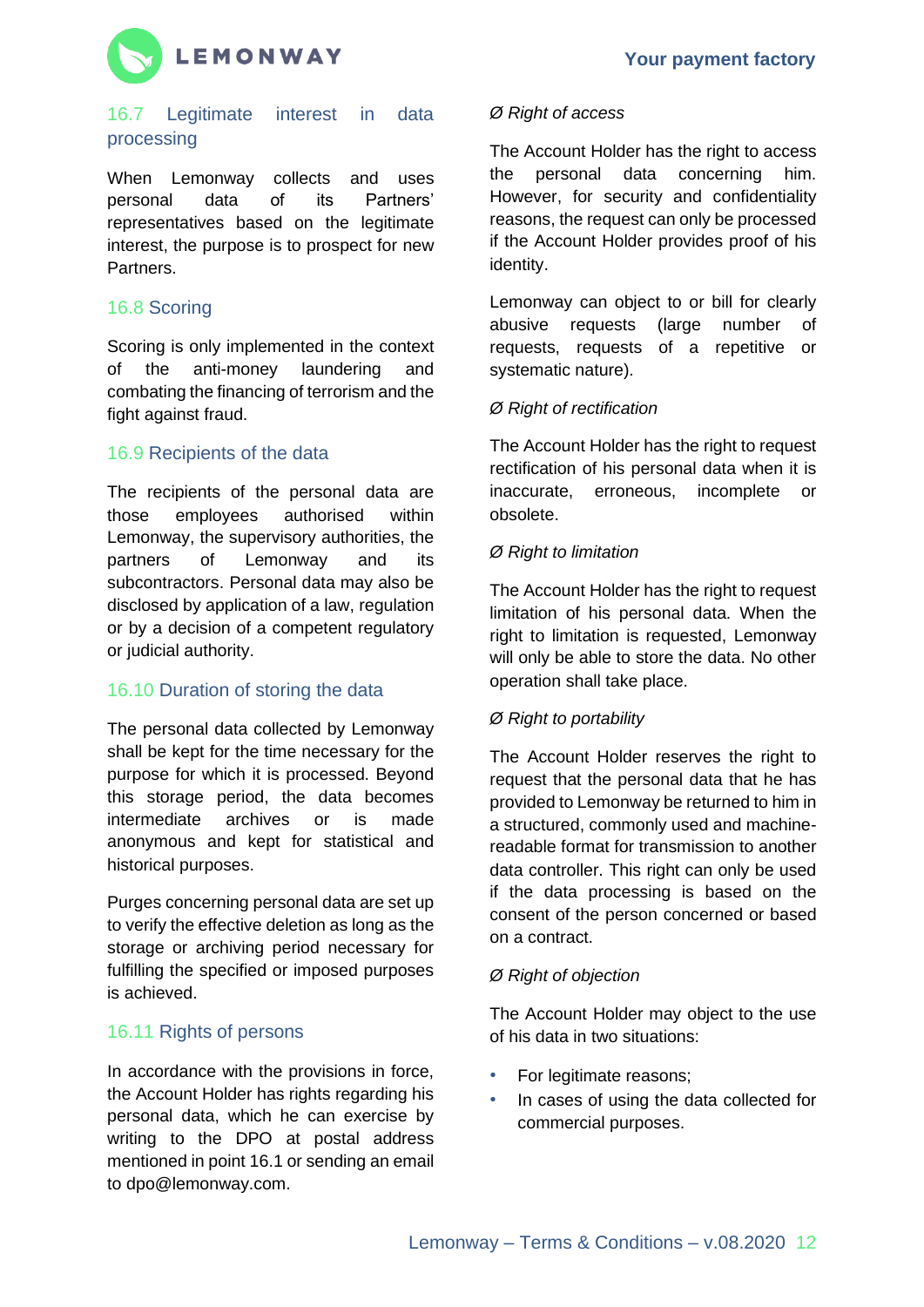

#### *Ø Right to deletion*

The Account Holder has the right to request that his data be deleted as soon as possible if one of the reasons of paragraph 1 of article 17 of the General Data Protection Regulation applies.

If the Account Holder's data has been passed on to other entities, the "right to be forgotten" mechanism shall be activated: Lemonway shall take all reasonable steps to inform the other entities that the data subject has requested the deletion of any link to his personal data, or any copy or reproduction thereof.

#### *Ø Post-mortem right*

The Account Holder has the right to define guidelines concerning the personal data of the Account Holder after his death. If necessary, the Account Holder's heirs may require that the death be taken into account or that updates be made.

#### 16.12 Response time

Lemonway undertakes to respond to requests for personal access data or the exercise of a right within one (1) month from receipt of the request.

#### 16.13 Data transfer

Lemonway uses authorised service providers located inside and outside the European Union.

In the event of transfer to a third country, Lemonway shall comply with the General Data Protection Regulation by using partners or subcontractors providing adequate safeguards through a suitable procedure, standard contractual clauses or internal corporate rules.

## 16.14 French National Data Protection Agency (CNIL)

If the Account Holder considers that Lemonway is not complying with its obligations under the French Data Protection Act and the General Data Protection Regulation, the account holder may lodge a complaint or a request with the competent authority. As Lemonway's head office is located in France, the competent authority is the *National Commission Informatique et Libertés* (French National Data Protection Agency). The Account Holder has the right to contact the French National Data Protection Agency electronically via the following link: https://www.cnil.fr/fr/plaintes/internet.

## 17. AGREEMENT ON EVIDENCE

Communications made via e-mail are modes of communication validly admitted as evidence by the Account Holder and Lemonway.

All information stored in Lemonway's computer databases relating to Payment Orders and Payment Transactions, has, unless proven otherwise, the same probative value as a written document in paper form, both with regard to its content as regards the date and time when the information is made and/or received. This unalterable, safe and reliable tracking is engraved and stored in Lemonway's computer systems.

The Lemonway documents reproducing this information, as well as the copies or reproductions of documents produced by Lemonway have the same probative value as the original, until proven otherwise.

### 18. BLOCKING AND FREEZING OF THE ACCOUNT

#### 18.1 Blocking the Payment Account

The temporary and immediate suspension of a Payment Account may be declared by Lemonway for any reason, at the discretion of Lemonway, and in particular: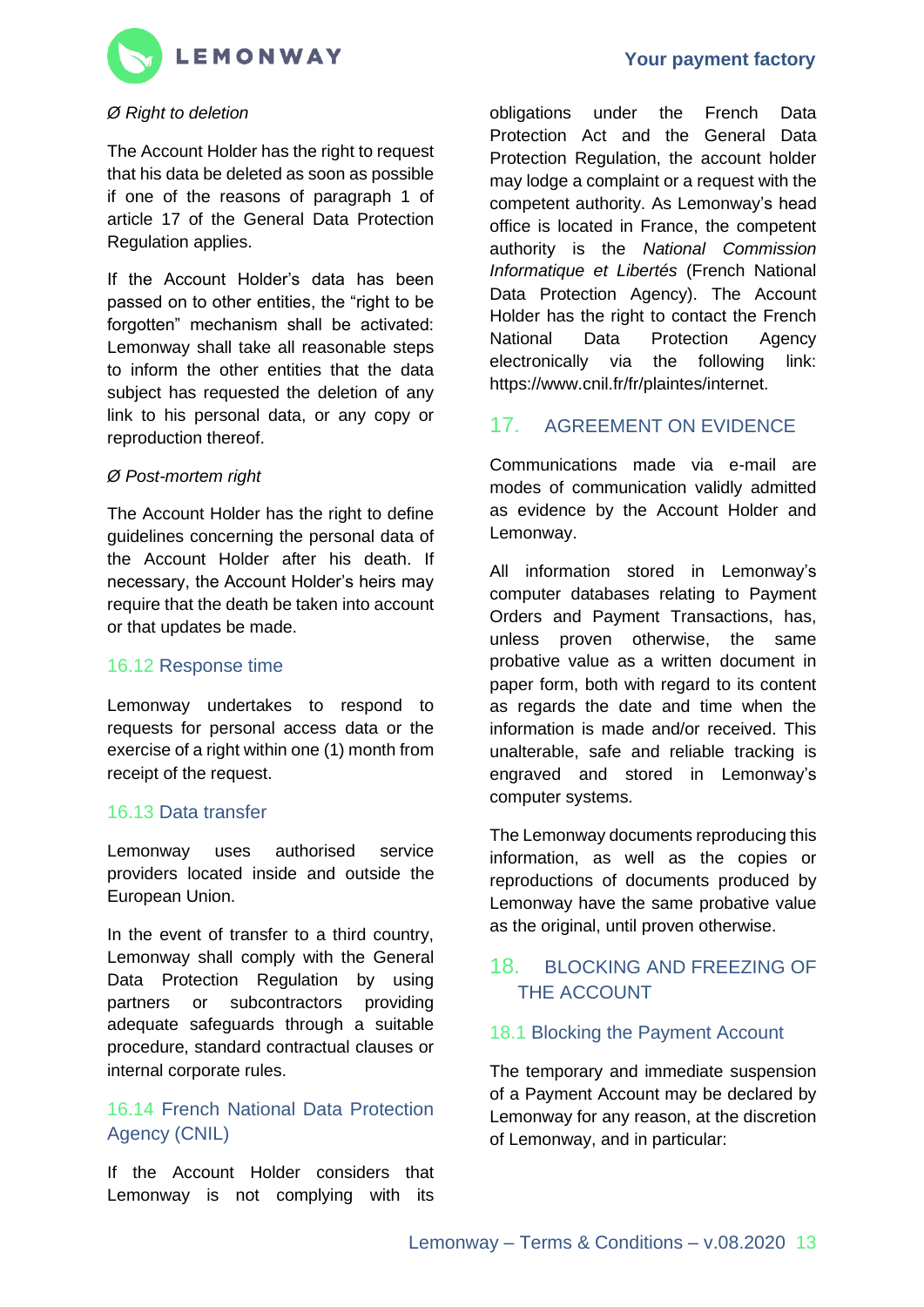

- If the Account Holder has not complied with the provisions of the Framework Agreement;
- If the Account Holder has provided Lemonway with inaccurate, outdated or incomplete identification data;
- In the event of a significantly increased risk of incapacity by the Account Holder to fulfil his payment obligation;
- In case of receipt by Lemonway of a large number of refunds, nonpayments, cancellation of Orders or disputes for unauthorised Payment Transactions.

The Account Holder shall be notified of this decision by any means. Since suspension of the Payment Account is intended to protect the Account Holder, it shall not in any case give rise to the payment of damages to the latter.

Reactivation of the Payment Account will be at Lemonway's discretion, based on additional information or documents which may be requested.

Depending on the seriousness of the breach of the Framework Agreement and, in particular, if the Payment Account is used for illicit purposes or contrary to common decency, Lemonway reserves the right to terminate the Framework Agreement in accordance with the provisions of article 19.

Lemonway reserves the right to apply penalties and management fees to the Account Holder and claim damages from the Account Holder.

## 18.2 Freezing of the Payment Account

In application of the screening measures used by Lemonway (based in particular on the internal sanctions and politically exposed persons lists), a Payment Account may be frozen immediately by Lemonway in case of risk of fraud, money laundering or financing of terrorism or risk that may affect the security of the Payment Account.

The Payment Account may be unfrozen after complete due diligence of Lemonway's AML-CFT team, and the funds shall be handled in accordance with the measures provided by the French Treasury Department.

## 19. TERMINATION OF THE FRAMEWORK AGREEMENT

The Account Holder may terminate the Framework Agreement *ipso jure* which will entail closing his Payment Account by any means after complying with a (1) one-month notice period. The Account Holder must maintain sufficient Funds to ensure successful completion of the pending Payment Transactions during the time necessary for settling them and payment of the fees owed by the Account Holder.

Lemonway may automatically terminate the Framework Agreement which will entail closing the Payment Account by registered letter with acknowledgment of receipt following a (2) two-month notice period.

In the event of a serious breach by a Party, the Framework Agreement may be terminated with immediate effect. Serious breach by the Account Holder is understood as: communication of false information; exercise of unlawful activity, contrary to common decency, money laundering or terrorist financing; threats against Lemonway's employees or the Partner's employees; failure to pay; breach of an obligation by the Account Holder hereunder; termination of the relationship between the Account Holder and the Partner; termination of the relationship between the Partner and Lemonway; overindebtedness or, for legal entities, appointment of an ad-hoc representative, an insolvency administrator, initiation of insolvency or liquidation proceedings. Serious breach by Lemonway is understood as: communication of false information; breach of an obligation hereunder; appointment of an ad-hoc representative,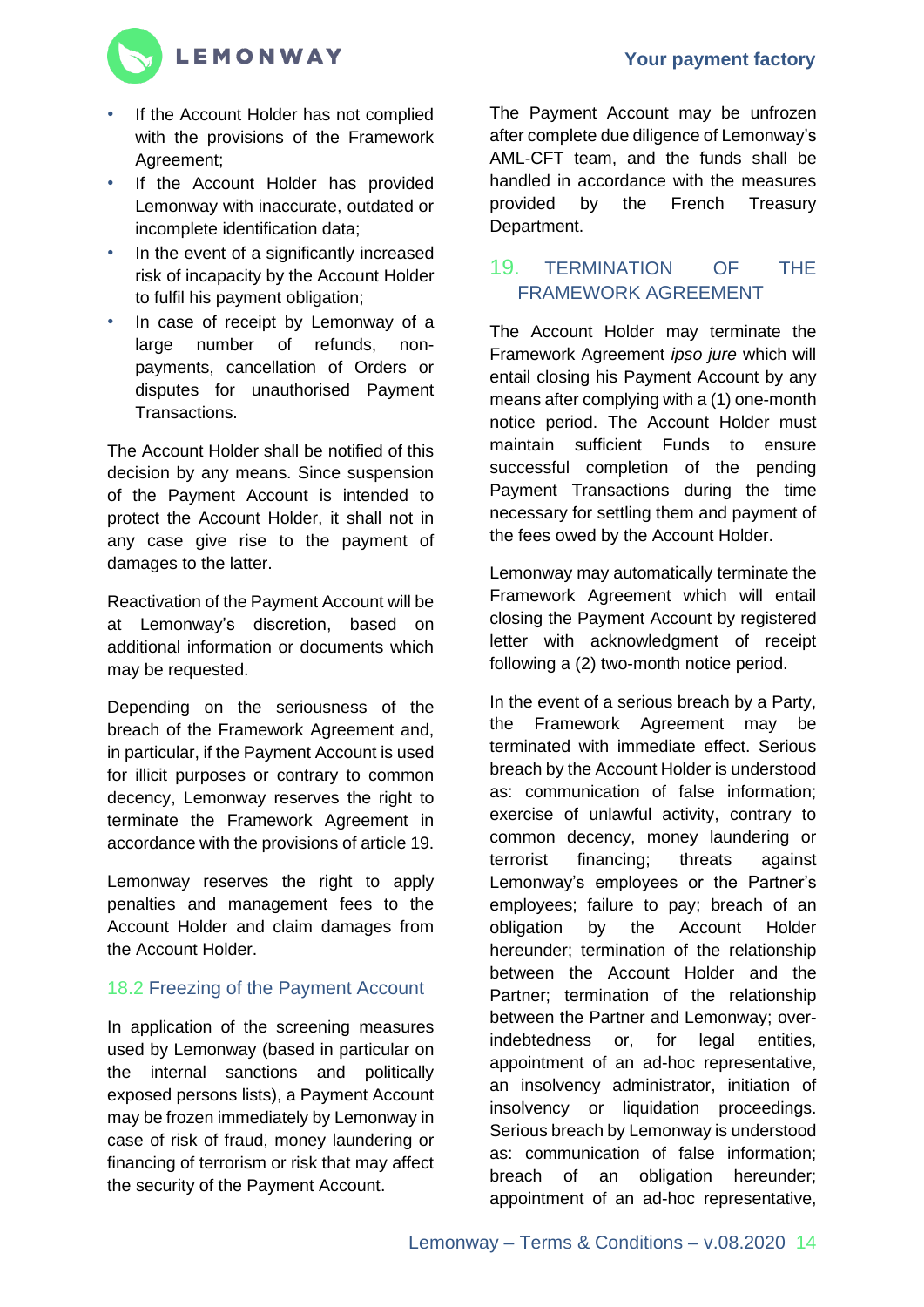

an insolvency administrator, initiation of insolvency or liquidation proceedings.

In the event of a change in the applicable regulations and the interpretation made thereof by the relevant regulatory authority, affecting the capacity of Lemonway or its employees to execute the Payment Transactions, the Framework Agreement will automatically be terminated.

The Account Holder will no longer be able to send a Payment Order as of the effective date of the termination. The Account may be kept open for a period of 13 months to cover any disputes and subsequent claims. Payment Transactions initiated before the effective date of termination will not be affected by the request for termination and must be executed under the terms of the Framework Agreement.

The termination of the Framework Agreement shall result in the definitive closure of the Payment Account. Closing a Payment Account may not give rise to any compensation, whatever may be the damage caused by the closing of this Payment Account. Unless expressly agreed by Lemonway, the Account Holder whose Account has been closed by Lemonway is not authorised to open another Payment Account. Any Payment Account opened in violation of this provision may be immediately terminated by Lemonway without notice.

The Funds on the Payment Account object of the closure will be entitled to a transfer payable to the Account Holder of said account, according to the instructions of the latter and subject to (i) the pending Payment Transactions and any subsequent nonpayments, bank refusals or objections and (ii) the regulation applicable to frozen assets as provided by the French Treasury Department. If a successor is appointed by Lemonway, the Account Holder might be asked to close his Payment Account and transfer the Funds to a new payment account opened in the books of the institution appointed as the successor.

Lemonway reserves the right to claim compensation from the court for damages it may have suffered as a result of the violation of the Framework Agreement. The closing of the Payment Account may give rise to costs within the limits of article L. 314-13 of the French Monetary and Financial Code.

## 20. AMENDMENT TO THE FRAMEWORK AGREEMENT

The provisions of the Framework Agreement may be amended or supplemented at any time, in particular with a view to complying with any legislative, regulatory, jurisprudential or technological developments.

Any proposed amendment to the Framework Agreement shall be communicated to the Account Holder in writing on paper or on another durable medium no later than two (2) months before the proposed effective date for its entry into force.

In the absence of a written objection by registered letter with acknowledgment of receipt sent to Lemonway by the Account Holder before the expiry of this two-month period, the latter shall be deemed to have accepted these amendments. In case of refusal of the proposed amendment, the Account Holder may terminate the Framework Agreement free of charge upon written request, before the proposed effective date of said amendment. Said request shall not affect all the debits (fees, contributions, payment) for which the Account Holder remains liable.

## 21. GENERAL INFORMATION

Should administrative formalities be necessary for the execution of this Framework Agreement, Lemonway and the Account Holder shall provide each other